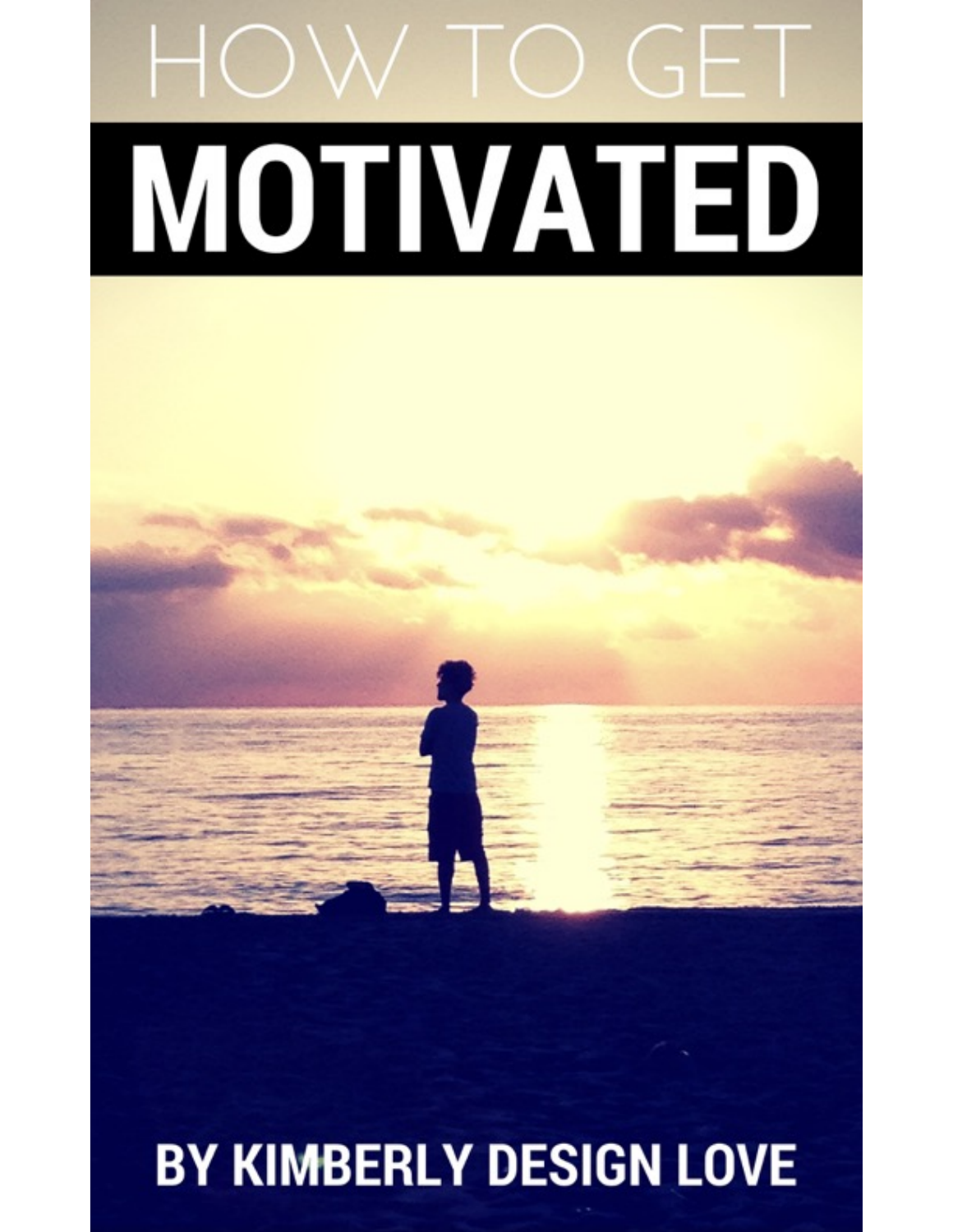## **Secrets of Motivated People**

## *"NEVER, NEVER, NEVER, NEVER GIVE UP." WINSTON CHURCHILL*

A couple of years ago, I took a really nasty fall into our swimming pool. I smacked my foot on the edge of the pool as I fell in and broke the cuboid bone and twisted my ankle. No one was home, so I thought I would sit by the pool and read my iPad instead I misjudged the edge and fell in. Because I was alone, I had to hobble out of the pool trying to not put any pressure on the injured foot. I was able to reach the phone and call my fiancé who had to rush from Tampa to Orlando to help me. Not wanting to further damage my foot, I drifted off in a pool chair until he arrived home. The injury took me several months to walk without an air boot and crutches. After I was able to walk again, my family asked me what I wanted to do to celebrate. I said I wanted to go to a lighthouse in Cape Canaveral, Florida and climb to the



[KIMBERLYDESIGNLOVE.COM](http://KimberlyDesignlove.com) 2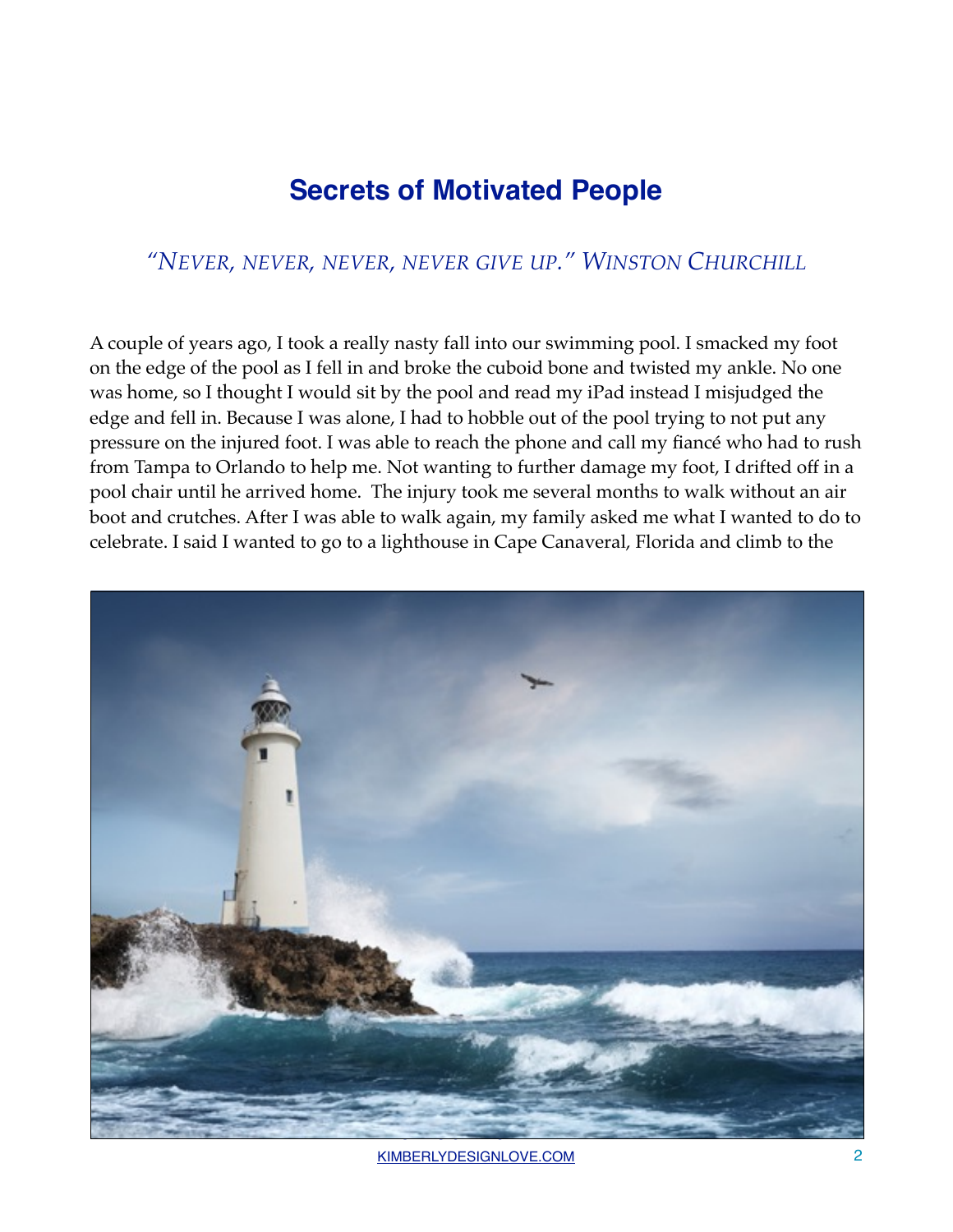top. "Why on Earth would you want to go there? Won't that hurt your foot?" They asked surprised.

"Yes, it will probably hurt a little and I am scared of falling again but I don't want to stay scared of falling. I want to face my fear and climb to the top." I said

Climbing the narrow spiral stairs made me feel a bit lightheaded and queasy. I climbed the stairs in between my teenage son and my fiancé. I felt safer knowing I was not alone. When we made it to the top, we were greeted with an amazing view of the ocean and dolphins playing in the waves.

I was motivated to climb those lighthouse stairs just to know that I could do it again and face my fear of falling.



For most of us, one of the hardest things is to stay motivated to meet a goal, especially when things get difficult or mundane. The challenge of finding a way to motivate yourself to keep going can be almost as difficult as the task itself. Whether your goal is to be more productive, wake up earlier, exercise regularly, change a bad habit or become happier, you need to find the motivation to stick with it in order to achieve it.

Motivation is the key to reaching any goal. But it's not always easy to keep to it day in and day out. Sometimes motivation requires a reward or a threat. Sometimes a reward is not enough. Once the reward or threat is removed, you lose your motivation to continue.



*"OBSTACLES ARE THOSE FRIGHTFUL THINGS YOU SEE WHEN YOU TAKE YOUR EYES OFF YOUR GOAL."HENRY FORD*

So how do some people seem to have a continuous supply of motivation? What are their secrets?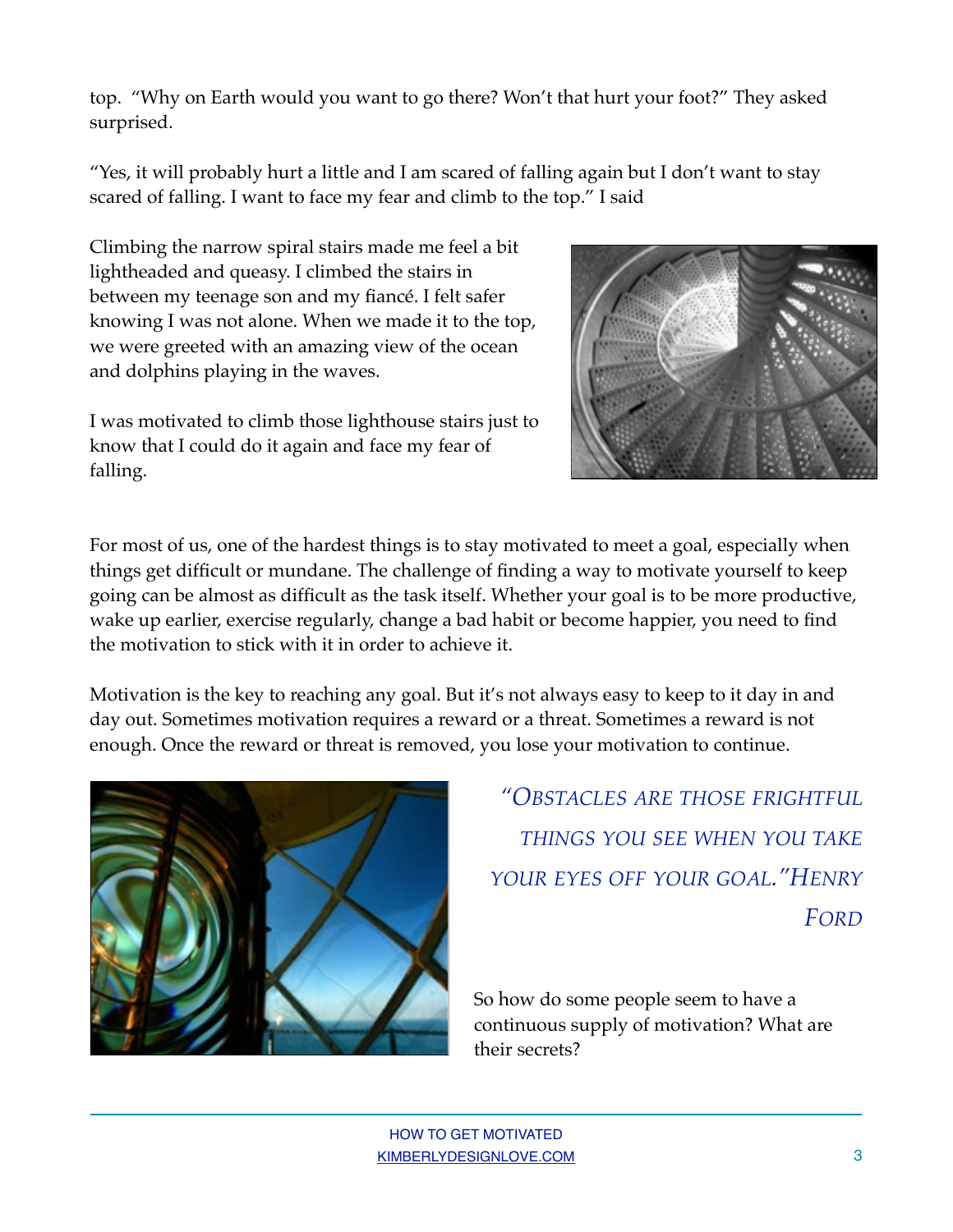In this report, you'll learn the secrets of motivated people. You can use these secrets to help you learn how to stay motivated.

# **Why You Need Motivation to Achieve Goals**

Motivation is what keeps you going towards your goal. If your motivation isn't strong enough, you are more likely to stop short of your goal.

With the right motivation, successful people have run marathons, lost weight, written books, become more productive, built successful businesses, gotten out of debt and changed their health for the better.

Motivation isn't the same as setting goals or discipline. Motivation is the reason for doing something. It is what causes you to act towards a specific goal, such as losing weight or reading a book. It involves the biological, social, emotional and cognitive forces that cause you to act.

Motivation is what drives you toward your goal. It is what keeps you going and it is the reason you'll eventually reach your goal.

There are many kinds of motivation, both positive and negative. Your boss threatening to fire you if you don't finish a project is a form of negative motivation. A form of positive motivation is something you really want to do or achieve. Something that gets you excited and willing to work for it, such as running the Boston Marathon and finishing with a personal best time.

The best way to stay motivated, then, is to have a positive reason why you want to do something. Staying motivated when doing something you do not like to do is harder when you don't have an exciting reason to accomplish it.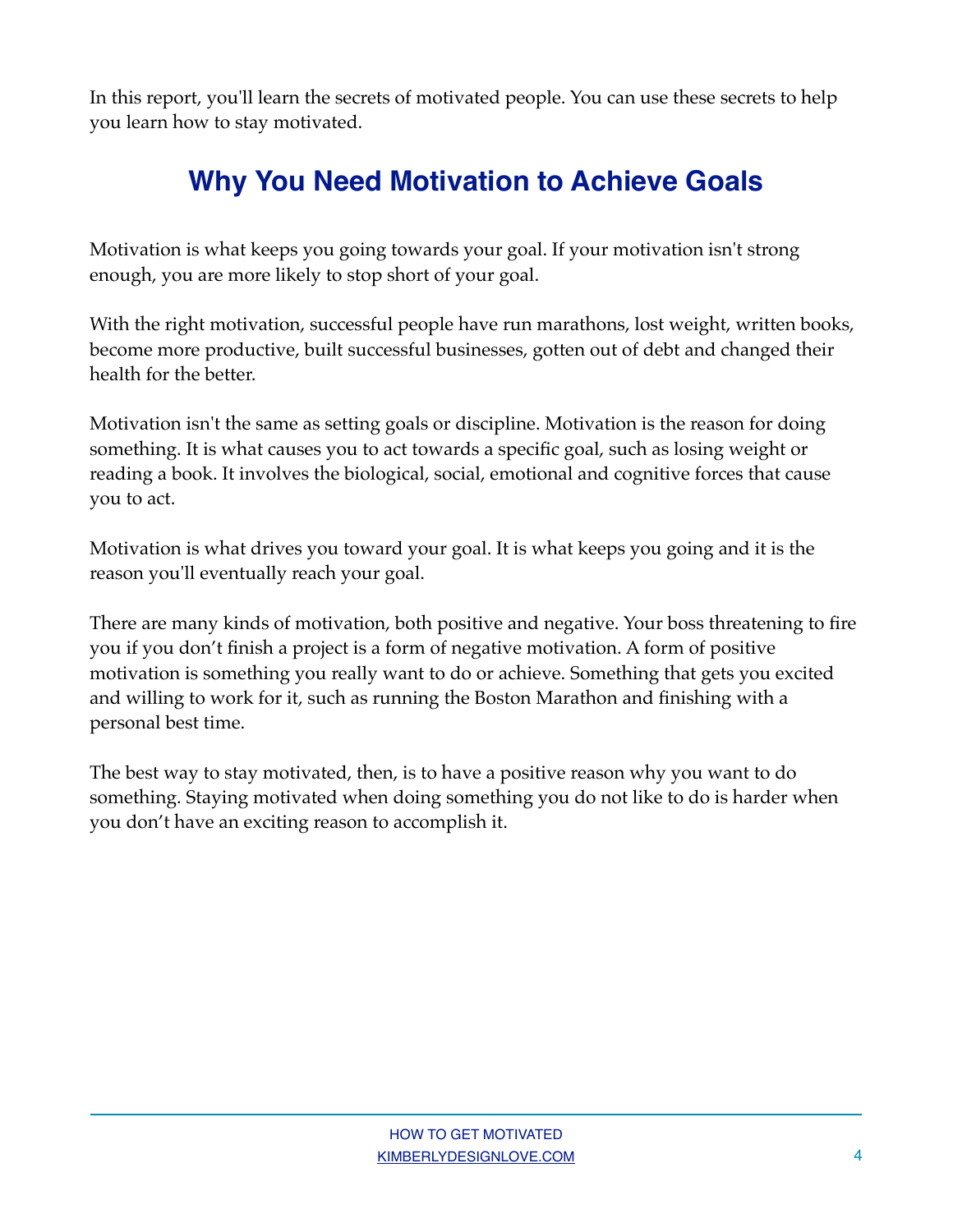# **12 Secrets of Motivated People**

The same secrets of motivated people are seen throughout successful goal achievers. Each one believes its important to start out with the right motivation to build and sustain momentum. Here are some more tips for starting strong:

## **1. FOCUS ON ONE GOAL AT A TIME**

Highly motivated people work on one goal at a time. Working on several goals at once saps your energy and can rob you of your motivation quickly. It is a mistake many of us make. Keeping your focus is out of the question when trying to accomplish two or more goals at the same time. In the book <u>The One Thing by Gary Keller</u>, he asks the question, "What's the ONE Thing you can do such that by doing it everything else will be easier or unnecessary?" Start your day with this question every morning. When you feel off track through out the day, ask yourself this question again. You will find it really helps you prioritize your daily tasks.

*"WHAT'S THE ONE THING YOU CAN DO SUCH THAT BY DOING IT EVERYTHING ELSE WILL BE EASIER OR UNNECESSARY?" GARY KELLER*

## **2. SET MINI GOALS**

They start with small mini-goals. Start with something small and easy, then grow from there. Sometimes a large goal or even a long-term goal is too overwhelming. You can lose motivation quickly when there is a lot of time left before you reach your goal. Lets say you have a goal of getting more exercise. Don't think you have to do intense 30-45 minute, 5-daya week exercise right from the start. Instead start out with something smaller, say a five minute routine or a ten minute walk for one week. Then the next week add a few more minutes until, by the end of the month, you're doing 30 minutes of exercise.

## **3. BLOCK OUT TIME EACH DAY**

Motivated people block out time each day to spend on their goals. Make a habit of blocking out one hour a day towards your one goal that you set above.

## **4. REALLY WANT IT**

They really want it! This is essential. You have to be passionate about your reasons why you want something. Write your reasons down. They have to be reasons you are really excited about and you want deeply, almost obsessively.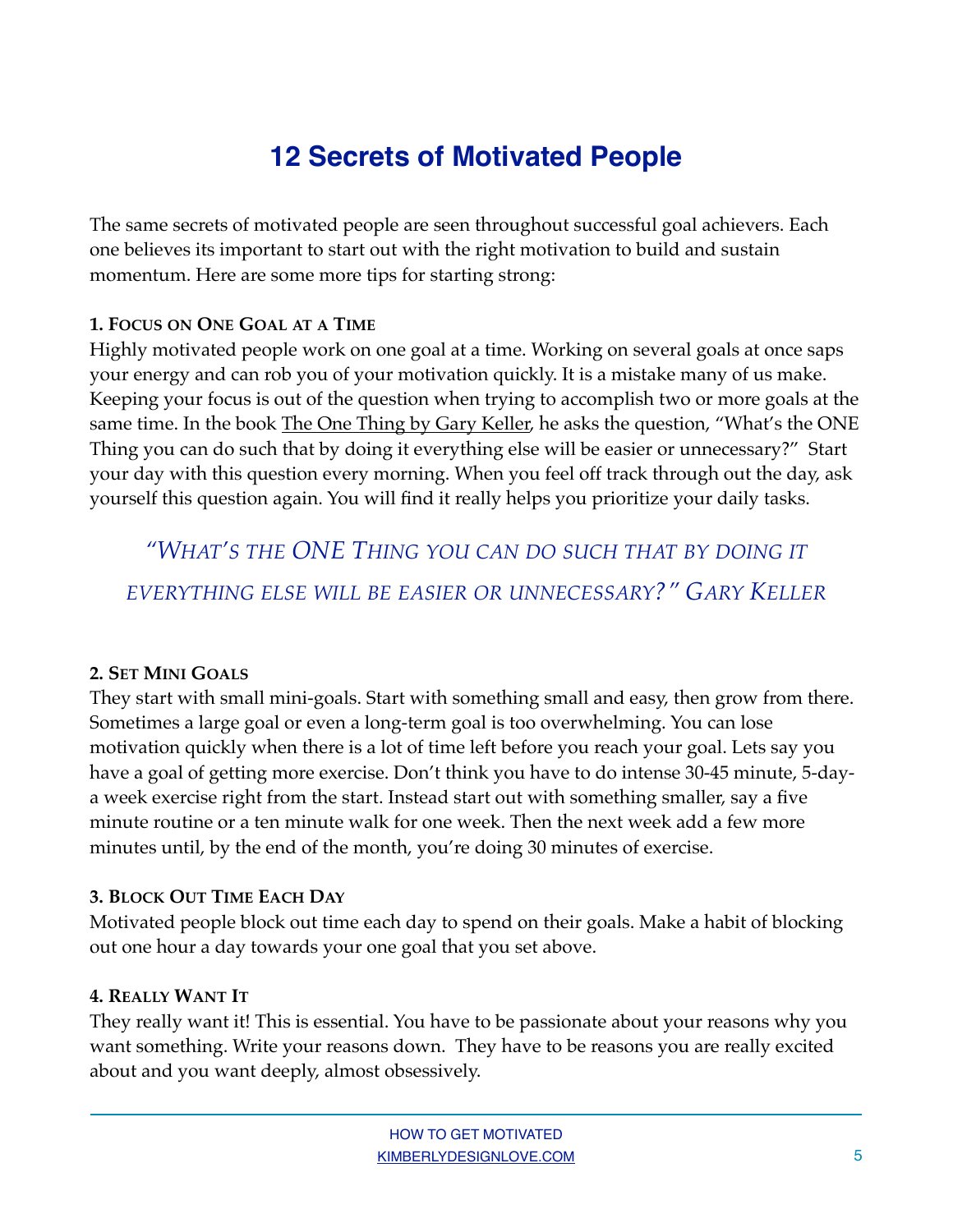## **5. YOU CAN'T BE A SECRET AND BE A SUCCESS - GO PUBLIC WITH YOUR GOAL**

They commit to it publicly. Nothing holds you more accountable than sharing it with others. No one wants to look bad in front of someone else. Tell your friends and family, write about it in your blog or on social media. Hold yourself accountable over and over by giving progress updates every week or so.

#### **6. BUILD ANTICIPATION**

They build anticipation. This goes along with the accountability. Build anticipation by setting a date in the future as your start date and say a week or two from when you announce your goal. Mark that date on your calendar. Talk about it like it is the most important date in your life. Write out a plan for reaching the goal so you know the steps to take when you do start.

### **7. WRITE YOUR GOAL IN PLAIN SITE**

They print out their goal. Post it somewhere where you see it every day, like the bathroom mirror or refrigerator and on your desk at work. Make it a big reminder to keep you focused and excited. Keep focused on the end goal.

### **8. STAY POSITIVE**

When Thomas Edison was asked if he felt like a failure when he had not successfully created a battery, his response was; "I have not failed. I've just found 10,000 ways that won't work." Motivated people stay positive about themselves and their success. With faith in what you believe, you can conquer whatever you desire. Have a win-win attitude. Keep your attitude positive.



*"I HAVE NOT FAILED. I'VE JUST FOUND 10,000 WAYS THAT WON'T WORK." THOMAS EDISON*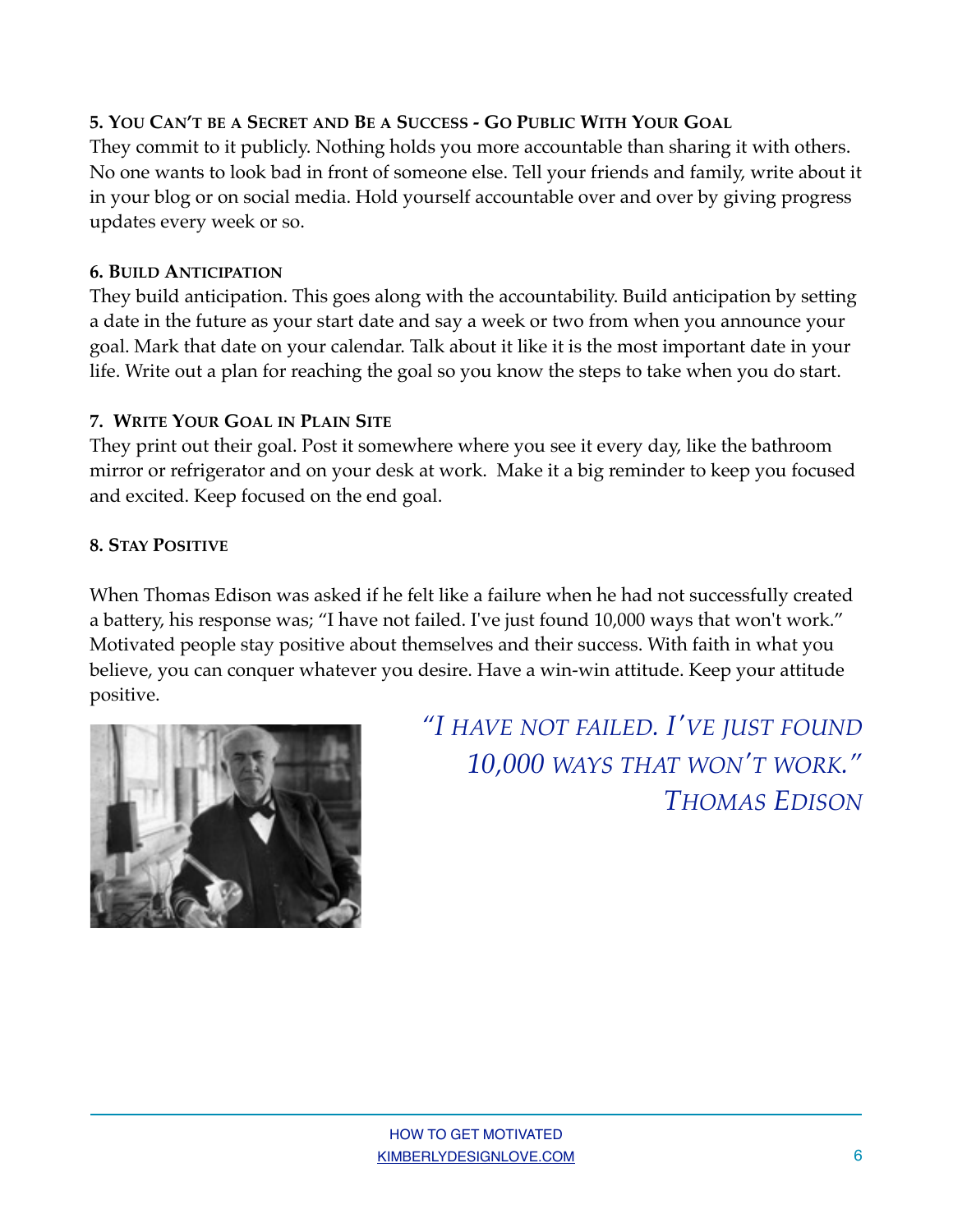### **9. BE PROACTIVE**

They are proactive. Don't let negative people or situations take control. Listen to yourself and how you feel.



*"I LIKE TO ENCOURAGE PEOPLE TO REALIZE THAT ANY ACTION IS A GOOD ACTION IF IT'S PROACTIVE AND THERE IS POSITIVE INTENT BEHIND IT." MICHAEL J. FOX*

### **10. SET PRIORITIES**

They set priorities. Learn what should come first in your life.

### **11. FACE FEAR**

They face their fears. Sometimes despite your best efforts, you struggle to actually take the action required to complete your goal. One of my fears and that of many was a fear of public speaking. Telling yourself that you are not afraid and scheduling a speaking engagement in front of hundreds of people may back fire on you. Instead take it step by step as I did in that lighthouse. Speak in front of your family and trusted friends first. Then give short 10 minute presentations speak at small networking events like Rotary Club or your Chamber of Commerce. Gradually build up your confidence in public speaking. You may it helpful to join a group like Toastmasters where you can practice with others who want to excel at public speaking.

## **12. EXPECT GREATNESS**

They have an attitude of expectancy. Motivated people know that you get what you expect. Expect great results. Expect to achieve your goal.

The secret of motivated people is to start with small goals, be really excited and passionate about your reasons why you are reaching for a specific goal, and to hold yourself accountable.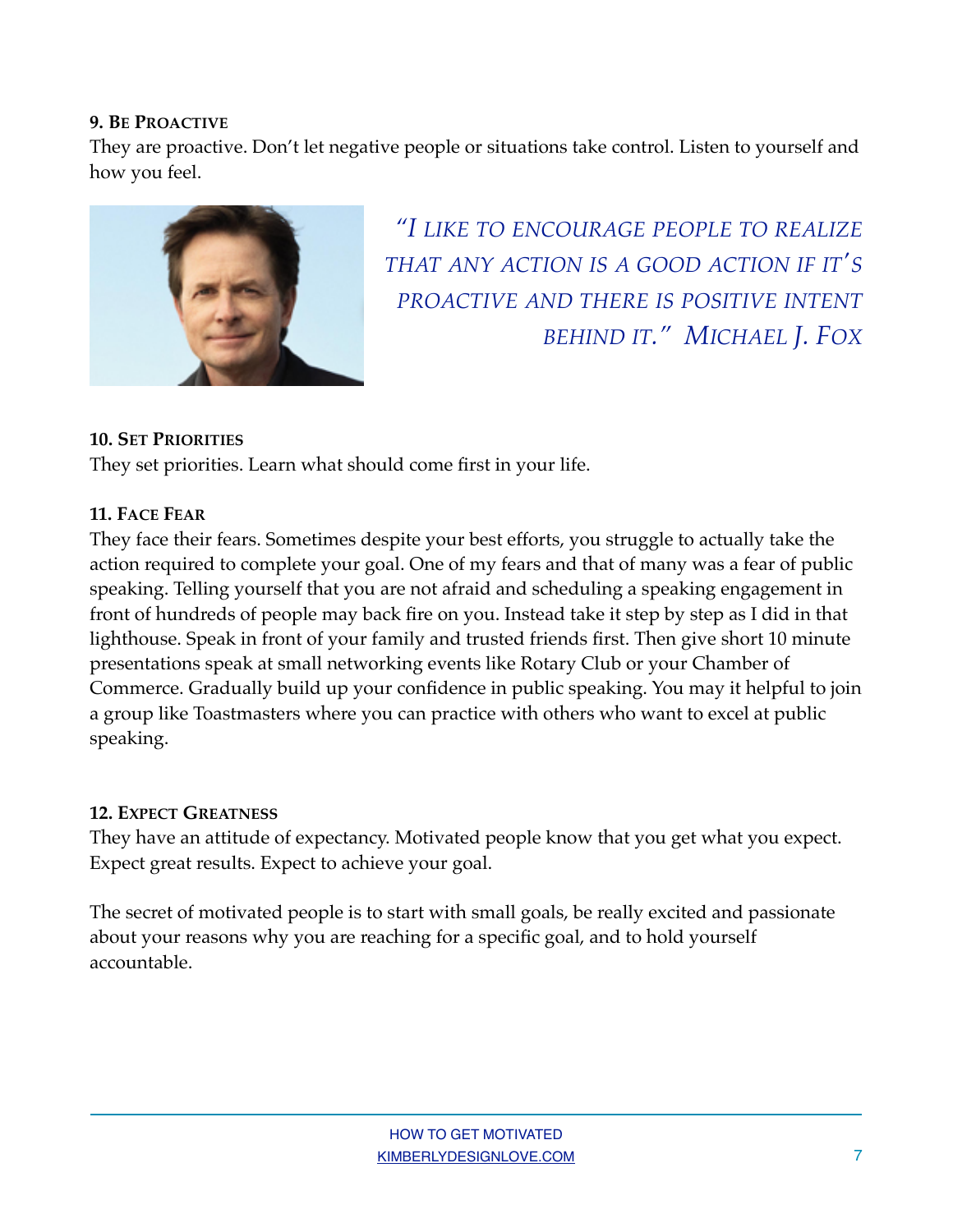# **Secrets to Staying Motivated**

Sometimes you might lose your excitement for your goal. The trick to keep going is to learn the secret to staying motivated. It might be that you missed a few days working on your goal and now have trouble getting back to it. Or maybe the goal isn't a priority anymore because something has changed in your life. Or maybe you just became discouraged when things started to get difficult.

#### **HERE ARE SOME TIPS TO HELP YOU STAY MOTIVATED**

- Start again if you fall short of your goal. Don't be too hard on yourself if you fall off track for a few days. Just get back to it. Everyone comes up short occasionally. When you fail to meet a weekly goal, don't get too emotional. Think of it as a lesson. Don't dwell on the failure. Instead accept it and move on towards your goal.
- Stay accountable to the group of people you announced your goal to. Check in daily or every few days. Being accountable helps you follow through, since no one wants to report they failed because they didn't follow through.
- Stay positive. When a negative thought begins making an appearance, replace it with a corresponding positive one. Instead of saying, this is too hard!î say, I can do this!î
- When you lose your motivation, read a book about your goal. It inspires you and helps you focus on what you want to accomplish.
- Build on the little successes you've already achieved. Every step you take along the way toward your goal is a success. Celebrate each one. Then build on that feeling of success and move to another small step.
- Reward yourself when you accomplish a milestone. Set appropriate rewards for each step you make toward your goal. Just Don't ruin your progress with a self-defeating reward. For example,Don't have a dessert eating binge to celebrate that you've been eating healthy for the past week.
- Stay motivated by associating with like-minded people. Partner with someone who has similar goals. Find an exercise buddy. Partner with your spouse or another family member to provide motivational support. Online groups are a good option as well.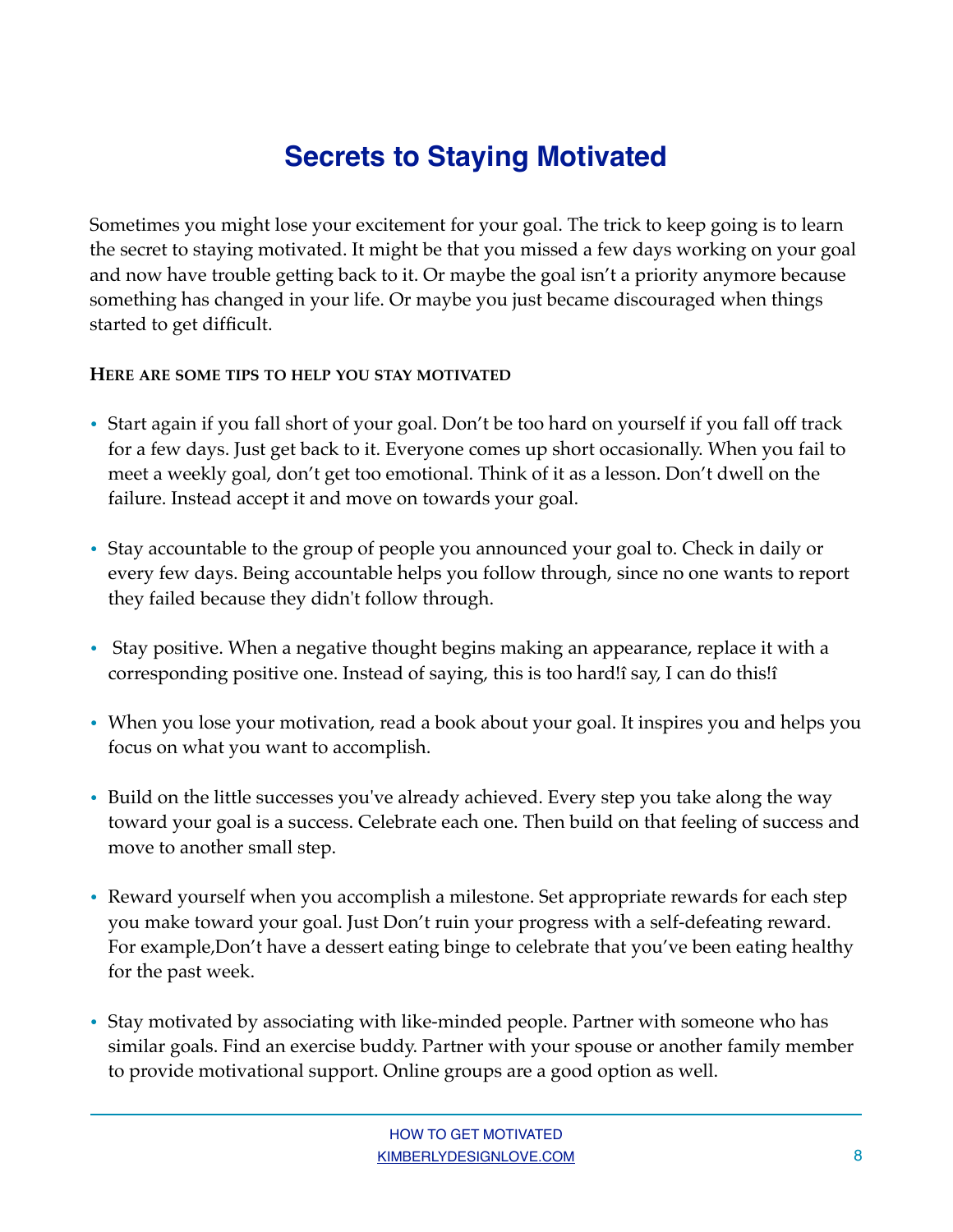- Keep track of your progress with a chart. It can be a simple calendar or goal setting software that lets you keep track of how you are doing. Create a weekly checkpoint to help you track your progress. When you begin to lose your motivation for your goal, seeing how you are keeping them so far helps keep you inspired. A checkpoint can also help you see when you are lagging and need a kick start to get back on track.
- Use visualization techniques every day. Visualize the successful outcome in detail. Think about how your success will look, how it will feel, taste, smell or sound like. How will you look? What clothes are you wearing? Be as clear on the details as you can.
- Get support when you struggle. Friends and family truly want you to succeed. Enlist others to help keep you motivated. Choose those who know you and know how much success means to you.
- Challenge yourself or change things up when you begin to lose motivation. Adding or changing the difficulty level of what you're aiming for keeps you moving towards positive change. For example, challenge yourself to organize all of your countertops in one day to help you reach your goal of getting organized.
- Refuel your mind. Focus on enjoying the process as well as reaching the end goal if things seem to be moving slowly. Attend workshops, take a class or join a group session related to your goal.
- It is okay to take a break. Even the most motivated people get overwhelmed. Take a much needed break if you feel yourself burning out. Take a walk or make a smoothie.
- Remind yourself why you want to achieve your goal. When you are in the middle of reaching for your goal and things get mundane or you hit a tough spot, remember why you are working so hard.
- Put yourself first. Making yourself a priority might seem selfish, but if you don't then you will derail. Putting yourself last in order to please others is a recipe for disaster. For example, eating cookies that your mom baked while on a sugar-free diet won't help you reach your weight loss goals.
- Take control over what you can. Stop worrying about what you cannot control. When you feel like everything is working against you, take a step back. Realize that there are some